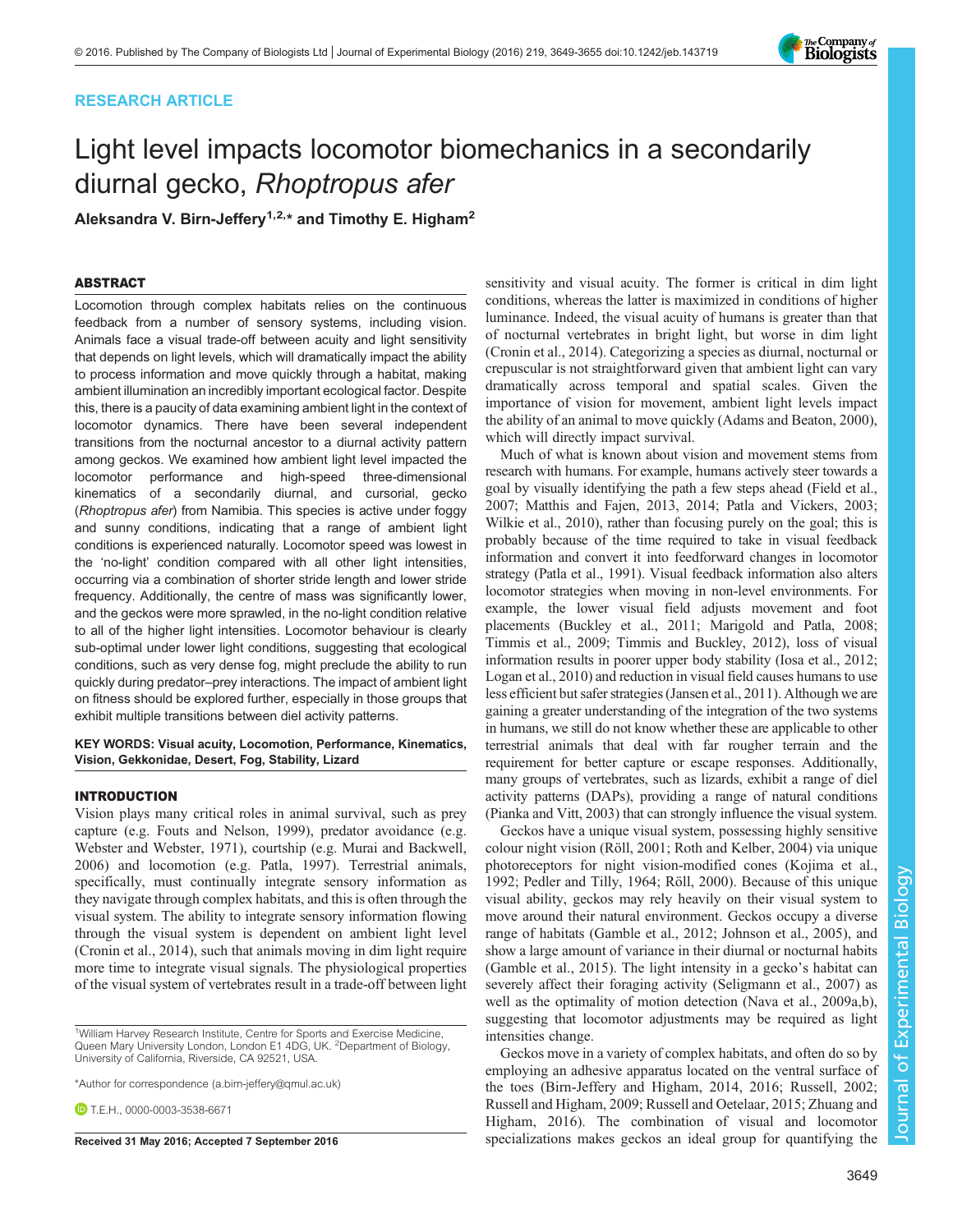relationship between the two. In addition, there are multiple transitions from nocturnality, the ancestral condition among geckos, to diurnality ([Gamble et al., 2015](#page-6-0)). For example, the genus Rhoptropus is a secondarily diurnal genus of gecko found in southern Africa. They are within the Pachydactylus radiation, which includes a number of ancestrally nocturnal genera such as Pachydactylus, Chondrodactylus and Colopus ([Bauer and Good,](#page-5-0) [1996](#page-5-0)). Within *Rhoptropus*, one species from Namibia, *R. afer*, has shifted to a cursorial lifestyle with a reduced adhesive system. In addition to running much faster than other species in the genus [\(Higham et al., 2015](#page-6-0); [Higham and Russell, 2010](#page-6-0)), it is also found on relatively level terrain ([Collins et al., 2015\)](#page-5-0). Given the high speeds and diurnal lifestyle, the ambient light conditions are likely to play a significant role in the escape behaviour of this species. Despite this, populations exist in a range of terrestrial habitats [\(Collins et al.,](#page-5-0) [2015](#page-5-0); [Haacke and Odendaal, 1981](#page-6-0)) from the coast to many kilometres inland. Coastal Namibia experiences double the number of fog days annually of the inland areas ([Eckardt et al., 2013](#page-6-0); [Lancaster et al., 1984](#page-6-0); [Olivier, 1995\)](#page-6-0), and fog reduces the light intensity experienced by the geckos. The range in fog occurrence and density suggests that R. afer experiences a range of illumination over temporal and spatial scales.

We examined the effect of light intensity on the locomotion of R. afer. As ambient light was reduced, we expected animals to (1) move slower with their centre of mass closer to the ground and (2) use a wider stance width, to improve lateral stability, at nonfavourable light intensities. These alterations increase body stability and prevent the likelihood of falling. Understanding the integration of vision and locomotion in such a diverse group as geckos could lead to a greater understanding of the plasticity of the visual system, its ecological effect and how climate change may further affect animals. It may also reveal control strategies that can lead to visual guidance control systems for robots.

# MATERIALS AND METHODS

## Animals

We collected seven adult individuals of *Rhoptropus afer* Peters 1869 in Namibia in 2013 around Swakopmund and Gobabeb (mass:  $2.92\pm0.43$  g; intergirdle length:  $2.59\pm0.13$  cm; means $\pm$ s.e.m.). This sample size is based on previous experiments. Geckos were obtained from the range of ecological conditions experienced by R. afer [\(Lancaster et al., 1984](#page-6-0); [Olivier, 1995](#page-6-0)). Animals were caught by hand and transferred to the laboratory in Swakopmund in breathable cotton bags. All collections were approved by the Ministry of Environment and Tourism in Namibia ( permit number 1706/2013 issued to T.E.H.) and by the IACUC at UC Riverside.

#### Experimental protocol

We modified the room light for each trial to four different light intensities: dark (no light), low light, medium light and high light. Light intensity was measured in lux before each trial using a Konica Minolta Illuminance Meter (T-10A) orientated vertically from the trackway or angled towards the lateral camera (see below) in the same orientation as the animal's eyes at the start, middle and end of the trackway. Average light intensities across trials are recorded in Table 1, and were selected to reflect a range of measured light intensities in the natural habitat when animals were active. Light intensity was adjusted using desk lamps (60 W), room lights and a 600 W flood light. To enable recording in the dark and at low light intensities at a high frame rate, we also used five infrared lights (Phantom Lite Infrared Pro, Phantom Lite LLC). The room was otherwise isolated from outside light using blackout material over all windows and doors. Despite changes in light intensity, temperature was maintained at a constant across conditions.

All animals were run across a flat trackway, measuring approximately 1 m long and 0.1 m wide. Animals were gently tapped on the tail to induce escape locomotion. The trackway was covered in 60-grit sandpaper to mimic natural surfaces found in the habitats. Two high-speed video cameras (Phantom Miro M150, Vision Research Inc., NJ, USA) were used to record lateral and dorsal views of the trackway. The cameras were synchronized and recorded at 500 Hz, with the shutter speed at 1/600 s.

Before each trial, each individual was held for 30 s in the light condition of that trial to allow their eyes to adjust to the new light intensity before being motivated to run across the trackway. Changes in eye dilation between light conditions in R. afer were also recorded and took at most a few seconds. Three steady and straight strides for both forelimb and hindlimb were obtained per individual and condition. Each individual was marked using white nail polish and these points were placed on the mid-pectoral/pelvic girdle as well as in between the two girdles. On the right side of the body, markers were also placed on joints: shoulder/hip, elbow/knee, wrist/ankle and metacarpophalangeal (MCP)/metatarsophalangeal (MTP) joint. The order of treatments was randomized among individuals.

#### Data analysis

Markers were digitized using DLT\_dv5 [\(Hedrick, 2008](#page-6-0)) customwritten software for Matlab. Digit III tips on the forelimb and hindlimb were also digitized. These landmarks provided 3D coordinates for each marker with x, y, z directions being fore–aft, mediolateral and vertical, respectively. A centre of mass (CoM) proxy was calculated using the dorsal markers along the mid-line of the body, and was used to calculate CoM fluctuations, speed and acceleration. Stride details were based from foot contact to the subsequent foot contact of the same foot, and only measured along the fore–aft axis. Step length and time were calculated from foot contact until foot contact of the ipsilateral foot. Step width was the medio-lateral distance between the CoM and digit III. Although this is not the actual step width between the foot and its contralateral foot contact, it is representative of approximately half that distance and provides details on how sprawled a posture was used. Duty factor was the proportion of foot contact with the ground compared with the stride time.

A virtual leg was calculated in the sagittal plane as the distance between the CoM and the MCP/MTP. This allowed leg retraction

#### Table 1. Average light intensities recorded during experimental data collection

| Light condition | Start of runway              |                                 |                                 | Mid-runway                        | End of runway                     |                                   |
|-----------------|------------------------------|---------------------------------|---------------------------------|-----------------------------------|-----------------------------------|-----------------------------------|
|                 | Vertical                     | Angled                          | Vertical                        | Angled                            | Vertical                          | Angled                            |
| No              | $0.04 \pm 0.01$              | $0.07 \pm 0.02$                 | $0.163 \pm 0.11$                | $0.25 \pm 0.15$                   | $0.04 \pm 0.02$                   | $0.08 + 0.04$                     |
| Low             | $370.37 \pm 31.43$           | 348.16±39.31                    | 419.37±6.31                     | $408.53 \pm 11.80$                | 432.32±6.91                       | 402.42±16.31                      |
| Medium<br>High  | 6400±703.62<br>13.862±495.81 | 3914.21±190.77<br>16.381±400.79 | 7603.68±174.14<br>18.446±330.38 | 4833.68±661.35<br>21.662.1±277.79 | 6826.84±116.38<br>19.894.5±177.72 | 4349.47±347.68<br>24.590.5±357.92 |

Light intensity (lx) was measured by an illuminance meter, either orientated vertically or angled towards the lateral camera.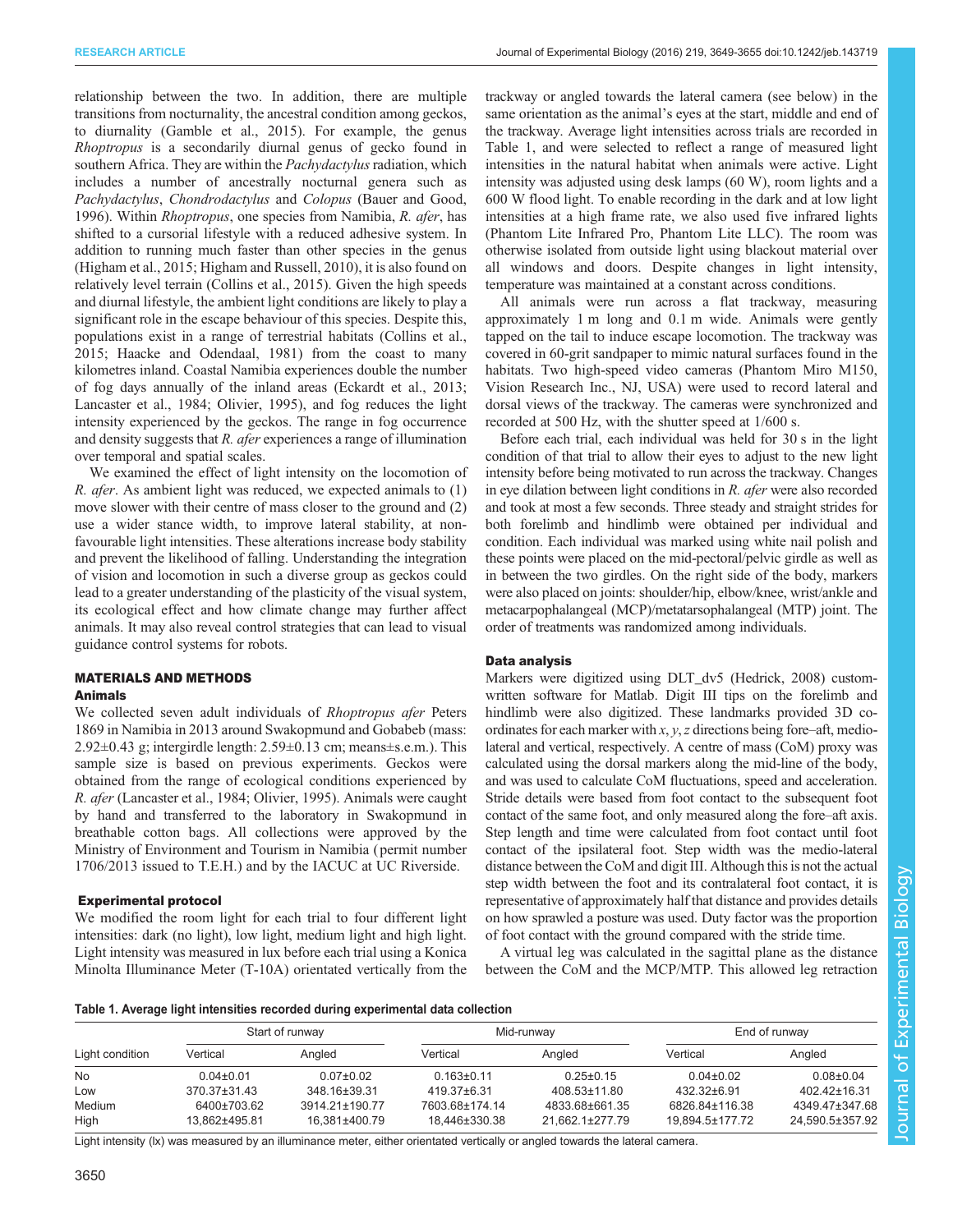<span id="page-2-0"></span>

Fig. 1. Changes in speed with increasing ambient light intensity. Speed was significantly different between the differing light intensity trials (ANOVA:  $F_{3.6}$ =17.91, P<0.005). Speed in the 'no-light' condition was significantly slower than that in all other conditions (Dunn–Sidak post hoc: P<0.005); R. afer also ran slower in the low light condition compared with the medium and high light conditions (Dunn–Sidak post hoc: P=0.03 and P<0.005, respectively). Sample size was seven individuals, with three trials averaged per individual; values are means±s.e.m.

velocity to be calculated; this is the backwards movement of the leg during the second half of swing phase. The leg retraction velocity is associated with leg control and determines foot contact angle, which is linked to successful stance phases and reductions in leg loading [\(Blum et al., 2011; Daley and Usherwood, 2010](#page-5-0)). Leg retraction velocity is modified in non-level conditions to counteract perturbations and allow successful negotiation of non-level terrain [\(Birn-Jeffery and Daley, 2012; Blum et al., 2014](#page-5-0)).

#### Statistical analyses

All statistical analyses were performed in custom-written scripts in Matlab. As speed was expected to play an important role in the strategy R. afer used at different light intensities, speed needed to be removed from all other variables; therefore, all variables of interest were regressed against speed. If the regression was significant  $(P<0.05)$ , and if enough data were explained by this trend  $(r^2>0.15)$ , then the residuals were used for further analysis. To compare between light intensities, the data were run through an ANOVA (assumptions were met), using light intensity as the fixed factor and individual as a random factor. F-values were adjusted for the interaction term (light intensity×individual), with the mean squares of the interaction term being used as the denominator for calculating

### Table 2. Speed regression results

the F-statistic for the main fixed effect. This method is set according to procedures by [Zar \(1996\).](#page-6-0)

## RESULTS

Speed was significantly different between the differing light intensity trials (Fig. 1;  $F_{3.6}$ =17.91, P<0.005). Speed in the 'nolight' condition was significantly slower than that in all other conditions (Dunn–Sidak post hoc: P<0.005), whilst R. afer also ran slower in the low light condition compared with the medium and high light conditions (Dunn–Sidak *post hoc*:  $P=0.03$  and  $P<0.005$ , respectively).

As expected, many of the spatio-temporal variables generally associated with speed changes were highly correlated with speed (Table 2). Factors such as duty factor decreased with light intensity, whilst stride length and stride frequency increased with light intensity ([Fig. 2\)](#page-3-0). Once these variables were speed regressed and residuals used for further analyses, these effects were not significant (e.g. forelimb duty factor:  $F_{3,6}=0.35$ ,  $P=0.79$ ; hindlimb stride length:  $F_{3,6}$ =0.58, P=0.64). Interestingly, duty factor was above 0.5, denoting a vaulting gait, in the no-light condition in the forelimb, but shifted to a bouncing gait  $(\leq 0.5)$  at all other light intensities.

Some variables were not affected by speed, such as step width and step length (Table 2). Step width was significantly wider in both forelimb and hindlimb in the no-light condition compared with all other conditions [\(Fig. 2](#page-3-0); forelimb:  $F_{3,6} = 5.00$ ,  $P = 0.01$ ; hindlimb:  $F_{3,6}=3.54, P=0.04$ ). In contrast, step length – the distance the CoM moves whilst the foot is in contact with the ground – was maintained across all light conditions ([Fig. 2;](#page-3-0) forelimb:  $F_{3,6}=0.85$ ,  $P=0.48$ ; hindlimb:  $F_{3,6}$ =1.60, P=0.22). This indicates that the changes seen in stride length ([Fig. 2](#page-3-0)) are achieved through greater movements of the CoM during the swing phase of the leg.

As often seen in gait variables, changes in footfall timing were significantly associated with speed (Table 2), but once speed was taken into account, differences between light intensities were no longer statistically significant (e.g. forelimb stride time:  $F_{3,6}=0.07$ ,  $P=0.97$ ; hindlimb stance time:  $F_{3,6}=0.14$ ,  $P=0.94$ ). In the forelimb in the no-light condition, stance phase was longer than swing phase, but under all other conditions, this was reversed ([Fig. 3](#page-4-0)), indicating the change in duty factor mentioned above. In contrast, in the hindlimb, it is only in the no-light condition that stance and swing phase can be statistically separated (hindlimb swing time:  $F_{3,6}$ =4.04, P=0.02); under all other light conditions they were of similar duration [\(Fig. 3\)](#page-4-0). Stride time in both forelimb and hindlimb was similar across low to high light conditions, but during the no-light condition, stride time was significantly longer (e.g. forelimb Dunn–Sidak , no-light against all other conditions P<0.005).

|                                       | Forelimb  |           |            |         | Hindlimb   |           |            |                |
|---------------------------------------|-----------|-----------|------------|---------|------------|-----------|------------|----------------|
| Variable                              | Slope     | Intercept | P-value    | $r^2$   | Slope      | Intercept | $P$ -value | r <sup>2</sup> |
| Duty factor                           | $-0.25$   | 0.66      | $< 0.005*$ | $0.72*$ | $-0.17$    | 0.71      | $< 0.005*$ | $0.59*$        |
| Step width                            | $-0.003$  | 0.01      | $< 0.005*$ | 0.1     | $-0.001$   | 0.02      | 0.06       | 0.04           |
| Step length                           | $-0.003$  | 0.03      | $0.04*$    | 0.05    | 0.006      | 0.03      | $0.006*$   | 0.08           |
| Stride length                         | 0.04      | 0.04      | $< 0.005*$ | $0.69*$ | 0.04       | 0.04      | $< 0.005*$ | $0.61*$        |
| Stride frequency                      | 7.82      | 4.9       | $< 0.005*$ | $0.69*$ | 7.75       | 5.07      | $< 0.005*$ | $0.64*$        |
| Stance time                           | $-0.06$   | 0.11      | $< 0.005*$ | $0.54*$ | $-0.06$    | 0.11      | $< 0.005*$ | $0.48*$        |
| Swing time                            | $-0.01$   | 0.06      | $< 0.005*$ | $0.22*$ | $-0.01$    | 0.05      | $< 0.005*$ | $0.27*$        |
| Stride time                           | $-0.07$   | 0.17      | $< 0.005*$ | $0.56*$ | $-0.07$    | 0.16      | $< 0.005*$ | $0.49*$        |
| $\Delta \textsf{CoM}_\textsf{stance}$ | $-0.0002$ | 0.0004    | 0.52       | 0.005   | $-0.00009$ | 0.0005    | 0.83       | 0.0005         |
| Leg retraction velocity               | 882.62    | 511.6     | $< 0.005*$ | $0.29*$ | 4001.8     | $-140.32$ | $0.002*$   | 0.13           |

ΔCoMstance, centre of mass at stance.

\*Significant result; bold indicates a significant regression from which residuals were used for all further analysis.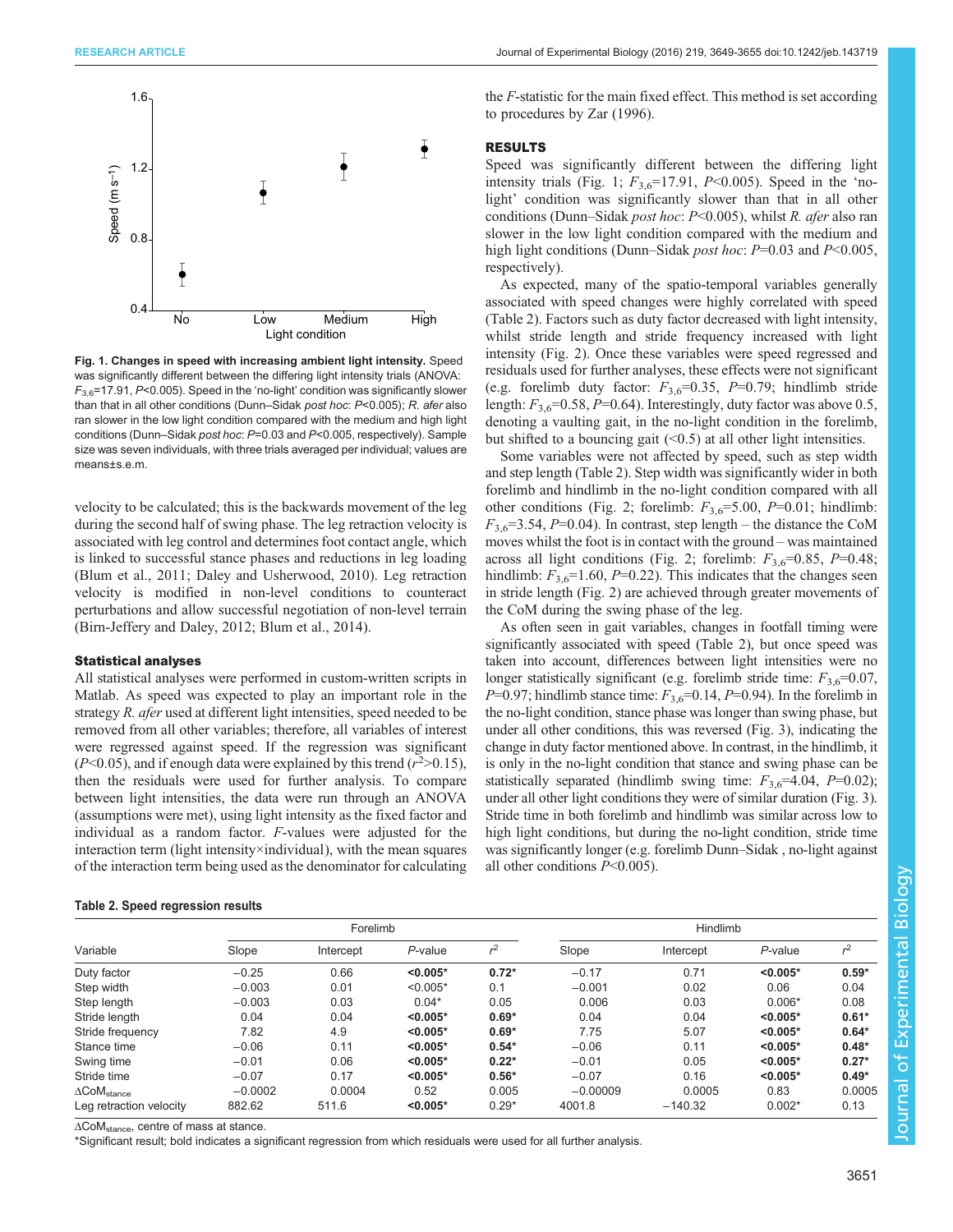<span id="page-3-0"></span>

Fig. 2. Spatio-temporal changes with ambient light intensity in forelimb and hindlimb. As light intensity increased, speed was increased via increases in stride length and stride frequency in the forelimb and hindlimb. Step width was reduced with increasing light intensity, suggesting an alteration in posture. Duty factor was above 0.5, denoting a vaulting gait, in the no-light condition in the forelimb, but shifted to a bouncing gait (<0.5) at all other light intensities. Values are means±s.e.m.

The changes in the movement of the CoM were not correlated with speed [\(Table 2](#page-2-0)). The vertical height of the CoM was significantly lower at footfall (CoM<sub>ipos</sub>) in the no-light condition in both the forelimb  $(F_{3,6}=5.79, P=0.005;$  Dunn–Sidak post hoc tests, all  $P<0.05$ ) and the hindlimb ( $F_{3,6}=3.25, P=0.05$ ; Dunn–Sidak post hoc tests, all  $P<0.05$ ) compared with that at all other light intensities ([Fig. 4\)](#page-4-0). However, the change in CoM during the stance phase ( $\Delta$ CoM<sub>stance</sub>) did not significantly differ in either the forelimb or the hindlimb across all conditions (forelimb:  $F_{3,6}$ =0.71, P=0.56; hindlimb:  $F_{3,6}$ =0.91, P=0.46). In general, the only deviations in the CoM occurred in the no-light condition [\(Fig. 4](#page-4-0)); at all other light intensities, the movements of the CoM were similar.

The backwards movement of the leg during the second half of the swing phase differed to a greater extent in the hindlimb than in the forelimb ([Fig. 5](#page-5-0)); the hindlimb also exhibited much faster leg retraction velocities in the lighter conditions. The forelimb leg retraction velocity was significantly affected by speed, whilst the hindlimb leg retraction was not ([Table 2](#page-2-0)); therefore, only forelimb leg retraction velocity was adjusted to account for speed (see Materials and methods). There was a distinctive trend of increasing leg retraction velocity with increasing light intensity in both the forelimb and the hindlimb ([Fig. 5](#page-5-0)). In the forelimb, leg retraction velocity was significantly lower in the no-light condition compared with that in all other conditions ( $F_{3,6}$ =13.05, P<0.005; Dunn–Sidak post hoc tests, all  $P<0.005$ ). In contrast, the hindlimb showed no significant differences between the leg retraction velocities in each condition; this is probably due to the large variance seen in these values [\(Fig. 5\)](#page-5-0).

## **DISCUSSION**

Linking animal locomotion to diel activity patterns is important for understanding the co-evolution of vision and locomotion. We found that a diurnal gecko, R. afer, adjusts its locomotion on level terrain under differing light intensities. These geckos significantly reduce their speed, and associated spatio-temporal characteristics, when moving in reduced light conditions. Other factors, such as changes in CoM position, stance width and leg retraction, which are not associated with changes in speed, are also altered, suggesting an adjustment in the neuromechanical control of locomotion when visual input is reduced.

#### Changes in speed with varying light conditions

*Rhoptropus afer* are able to sprint at up to 2.5 m s<sup>-1</sup> in their natural habitat [\(Higham and Russell, 2010](#page-6-0)) and are considered cursorial animals that use sprinting as an escape strategy ([Bauer et al., 1996](#page-5-0); [Collins et al., 2015;](#page-5-0) [Haacke, 1976; Johnson and Russell, 2009](#page-6-0); [Lamb and Bauer, 2006; Odendaal, 1979; Werner, 1977\)](#page-6-0). Therefore, sprinting fast is likely to be very important for the survival of this species. However, the geckos in our study were unable to maintain the same sprint speed in conditions of no or low light, as sprint speed was significantly reduced. This agrees with previous studies involving adjustments to visual information that also resulted in humans decreasing their speed [\(François et al., 2011; Hallemans](#page-6-0) [et al., 2010](#page-6-0); [Jansen et al., 2011](#page-6-0); [Marigold and Patla, 2008](#page-6-0); [Matthis](#page-6-0) [and Fajen, 2013, 2014\)](#page-6-0). This suggests that, in sub-optimal light conditions, the ability to evade predators may be significantly reduced. So, why is locomotor speed reduced when visual acuity is depressed? Reducing running speed in reduced light conditions provides a greater time frame in which to receive any visual information to differentiate between objects in the environment. It also allows greater time to use other systems for feedback information, which cannot be obtained prior to the step landing, such as proprioceptive feedback, which has a delay of around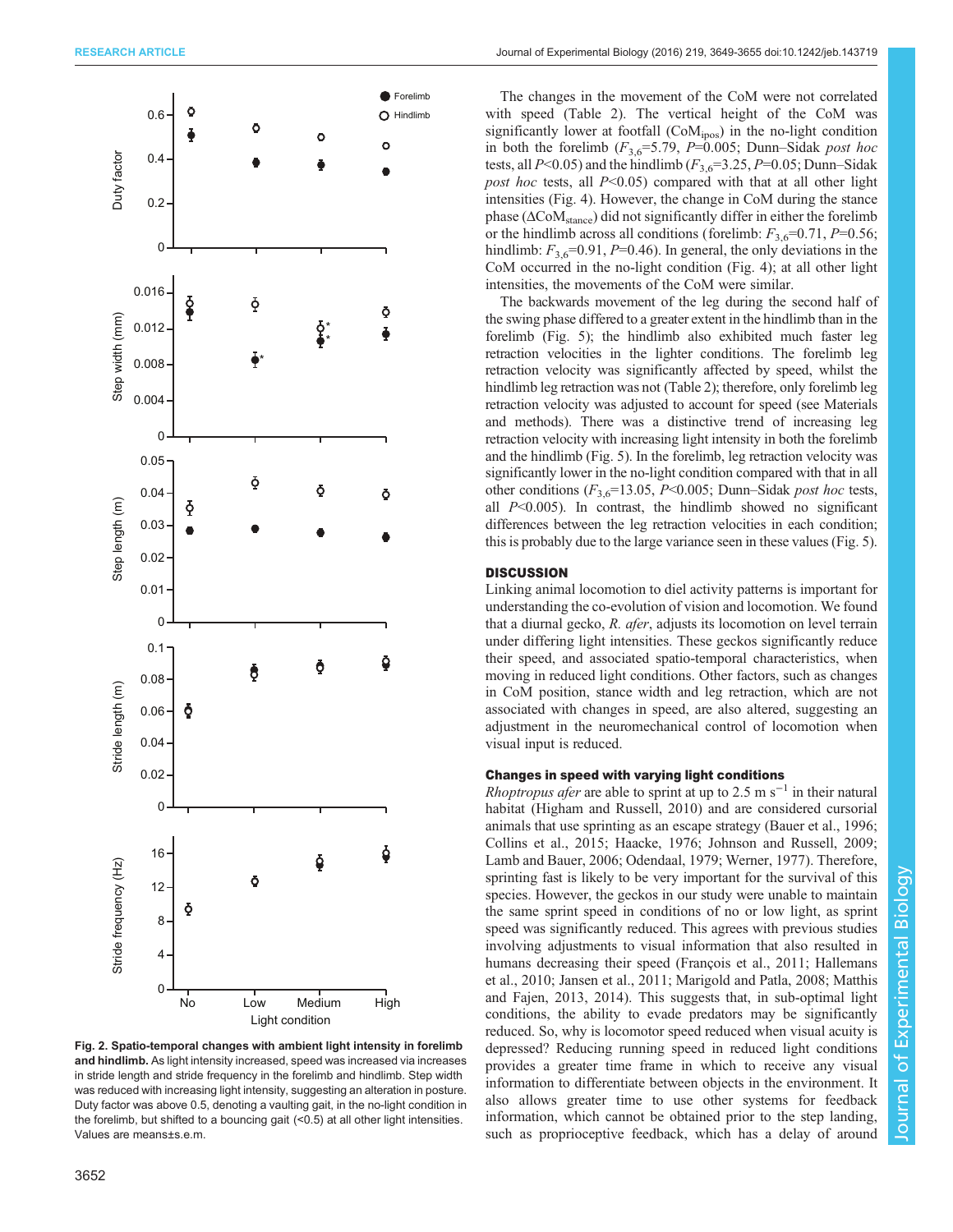<span id="page-4-0"></span>

Hindlimb Fig. 3. Effects of ambient light intensity on footfall timings. In the hindlimb, it is only in the no-light condition that stance and swing phase can be statistically separated (hindlimb swing time: ANOVA:  $F_{3.6}$ =4.04,  $P$ =0.02); under all other light conditions, they were of similar duration. Stride time in both the forelimb and hindlimb was similar across low to high light conditions, but during the no-light condition, stride time was significantly longer (e.g. forelimb Dunn–Sidak post hoc test, no-light against all other conditions: P<0.005). Values are means±s.e.m.

30–40 ms ([Duysens et al., 2000;](#page-5-0) [Zill, 1985\)](#page-6-0). Speed is affected greatly by light conditions, and this effect is likely to increase when the environment becomes less uniform. Reductions in speed may help to prevent falling, alongside increasing time for feedback information from other sense systems. An alternative explanation for the decreased speed under conditions of decreased illumination may be that it decreases the likelihood of being detected by predators. Future investigation of predators, including their visual capabilities, will be important for teasing this apart.

#### Vision and stability

Stability may be a significant problem during times when visual input is sub-optimal. Here, R. afer altered neuromechanical control of body position by using a significantly more sprawled posture (wider step width; [Fig. 2\)](#page-3-0) as well as maintaining the CoM closer to the ground in no-light conditions (Fig. 4). These particular variables were not altered purely because of speed changes and therefore are suggestive of a different neuromechanical control strategy during times of reduced visual input. Alongside these two postural adjustments, the increase in duty factor indicates a vaulting gait was used in no-light conditions, whilst at other times a bouncing gait was used. A vaulting gait would probably allow the animal to use static stability [\(Ting et al., 1994\)](#page-6-0), which combined with the more sprawled posture would also increase the stability of the animal [\(Full](#page-6-0) [and Koditschek, 1999](#page-6-0)). Stability, particularly in the upper body in bipeds, is an issue in visually impaired situations ([Iosa et al., 2012\)](#page-6-0)



and more cautious control strategies are used instead ([Hallemans](#page-6-0) [et al., 2010; Jansen et al., 2011](#page-6-0)). Thus, it appears that there are commonalities among a wide range of vertebrate groups.

Leg retraction can affect the stability of the locomotor system [\(Blum et al., 2011](#page-5-0), [2010](#page-5-0); [Seyfarth et al., 2003](#page-6-0)), the size of the disturbances a system can reject ([Karssen et al., 2011\)](#page-6-0) and the leg loading during a stance phase [\(Blum et al., 2014](#page-5-0); [Vejdani et al.,](#page-6-0) [2013\)](#page-6-0). Adjusting leg retraction velocity alters the landing posture, adjusting a trade-off between achieved successful stance phase versus reducing leg loading [\(Daley and Usherwood, 2010\)](#page-5-0). Active changes in leg retraction velocity are seen in perturbation experiments [\(Birn-Jeffery and Daley, 2012; Blum et al., 2014\)](#page-5-0), and here R. *afer* appears to actively slow down the retraction velocity in no-light conditions [\(Fig. 5](#page-5-0)). According to the theoretical work of [Daley and Usherwood \(2010\),](#page-5-0) this would result in landing with a shallow leg angle (if the ground is in the same position vertically), leading to higher leg forces. As R. afer has restricted vision in no-light conditions, reducing retraction velocity provides the animal with a greater time 'safety' margin to accommodate changes in ground level to the previous foot contact. This gives more time for the foot to retract backwards without exceeding the point where no ground contact is made and a fall may occur. Knowledge of the height of ground contact is an important input for locomotor control, which is often provided via visual feedback information. When visual information regarding ground contact is not available, adjustments to ground clearance are made to increase the 'safety

> Fig. 4. Postural centre of mass (CoM) changes with ambient light intensity. The vertical height of the CoM at footfall (CoM<sub>ipos</sub>) was significantly lower at footfall under the no-light condition in both the forelimb (ANOVA:  $F_{3,6}$ =5.79, P=0.005; Dunn–Sidak post hoc tests, all  $P<0.05$ ) and the hindlimb (ANOVA:  $F_{3,6}=3.25$ ,  $P=0.05$ ; Dunn–Sidak post hoc tests, all P<0.05) compared with that at all other light intensities. However, the change in CoM during the stance phase (ΔCoMstance) did not significantly differ in either the forelimb or the hindlimb across all conditions (forelimb: ANOVA:  $F_{3,6}$ =0.71, P=0.56; hindlimb:  $F_{3,6}$ =0.91, P=0.46). Values are means±s.e.m.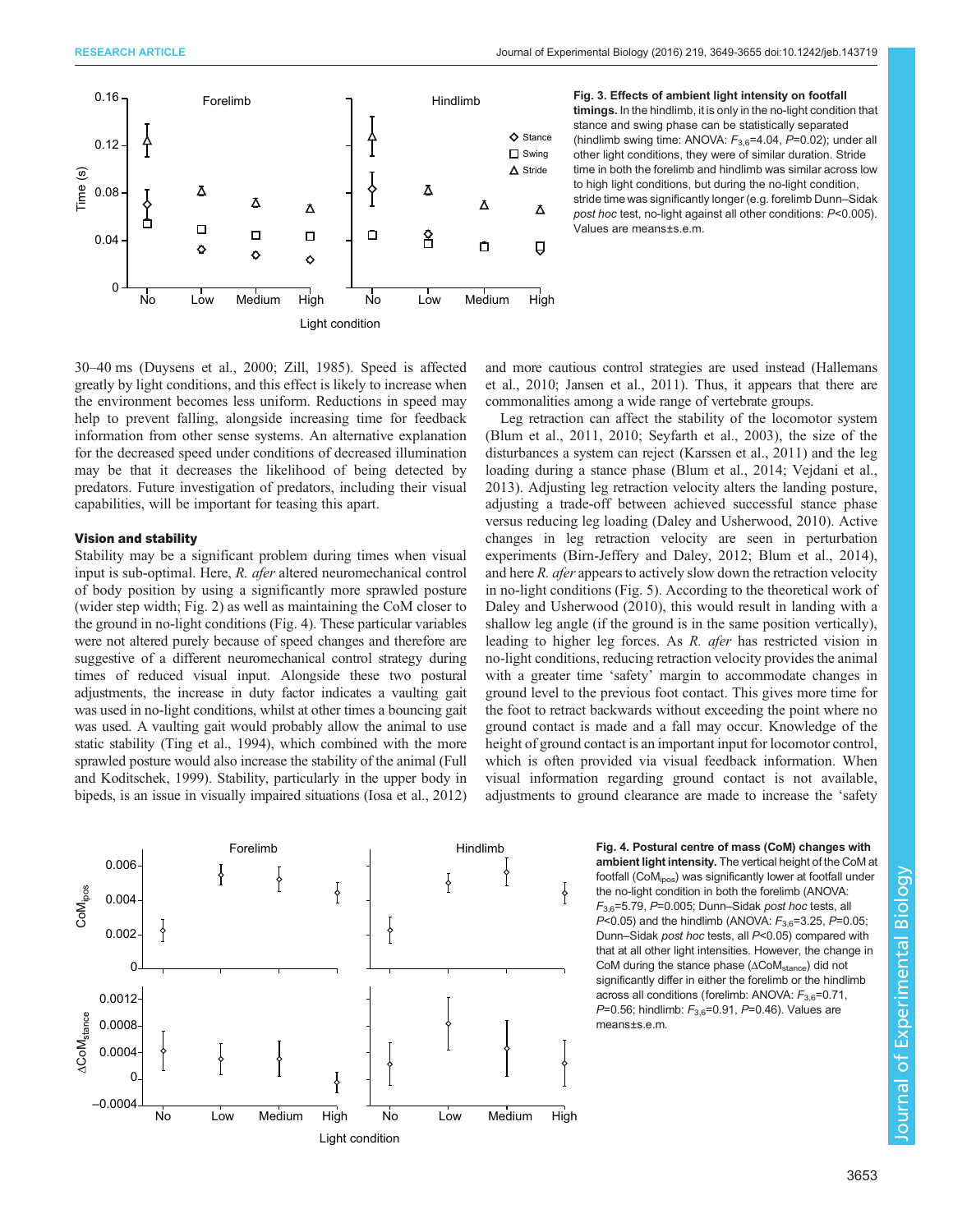<span id="page-5-0"></span>

Fig. 5. Leg retraction velocity changes with ambient light intensity. There were no significant differences in the hindlimb retraction velocity. In the forelimb, leg retraction velocity was significantly lower in the no-light condition compared with that in all other conditions (ANOVA:  $F_{3,6}$ =13.05, P<0.005; Dunn–Sidak post hoc tests, all P<0.005). Values are means±s.e.m.

factor' [\(Matthis and Fajen, 2014](#page-6-0); [Timmis and Buckley, 2012\)](#page-6-0), although there is a minimum level of visual information below which falls are highly likely [\(Matthis and Fajen, 2013](#page-6-0)).

## Moving in foggy habitats

Daytime ambient light levels can vary dramatically among habitats via a number of factors, such as canopy cover in a forest [\(Nava et al.,](#page-6-0) [2009b; Pringle et al., 2003\)](#page-6-0), cloud cover and fog level. The collection of suspended water droplets near the Earth's surface, resulting in fog, reduces horizontal visibility by reducing brightness contrast between an object and its background, and by scattering and absorbing light as a result of the presence of the droplets (Cronin et al., 2014; [Gultepe et al., 2007; Houghton, 1931\)](#page-6-0). Of these, light scattering has the greatest impact on visibility in fog (Cronin et al., 2014). As noted by Cronin et al. (2014), fog is the only situation in which the atmosphere becomes an attenuating medium at ecologically relevant distances. This overall reduction in light penetration has the potential to alter the effective light level for animals on the ground. Thus, locomotion in foggy conditions is likely to represent locomotion under low light conditions. Given that R. afer is observed moving in its natural habitat under foggy conditions, moving under low light conditions is a relevant and important ecological factor for this species.

One question is whether R. afer, which evolved from a nocturnal ancestor, may have been pre-adapted to moving in low light conditions. Our study indicates that the transition to diurnality has precluded the ability to see effectively in darkness, as evidenced by the reduction in performance and postural shifts to enhance stability. Although  $R$ . *afer* is observed moving under foggy conditions, it is possible that the window of activity or the type of behaviour employed might be altered when the level of fog is high. If this is the case, foraging time may be severely limited during certain times [\(Lancaster et al., 1984](#page-6-0); [Olivier, 1995](#page-6-0)). Alternatively, many different ecological factors may accompany the coastal fog, potentially reducing predation on R. afer in this habitat. This would then lead to a decreased selection pressure on sprint speed. Future work that addresses this and other factors, such as the retinal modifications of R. afer relative to other nocturnal members of the Pachydactylus radiation, will provide considerable insight into the evolution of diurnality.

#### Conclusions and future directions

Compared with its behaviour under high levels of ambient light, R. afer, a secondarily diurnal gecko, reduces its speed, adopts a

sprawled posture and reduces its hindlimb retraction velocity when ambient light is reduced. These biomechanical alterations need to be linked with the morphology and physiology of the visual system of R. afer, but also compared with the biomechanics and visual system of other diurnal and nocturnal species within the Pachydactylus radiation of southern Africa. The plasticity of eye morphology and physiology is also unexplored among geckos. The coastal populations of R. afer may also have developed differential eye morphology to accommodate the decreased light levels, such as enhanced light sensitivity. Detailed examination of the retinal ganglion cell layer in order to determine ganglion cell densities, coupled with focal length estimates, will provide measures of visual acuity across geckos that vary in their diel activity pattern.

#### Acknowledgements

Anthony Russell and Clint Collins assisted with the collection of specimens in the field and helped with data collection. We thank the Namibia Ministry of Fisheries and Marine Resources (Chris Bartholomae in Swakopmund) and the Gobabeb Research and Training Centre (especially Theo Wassenaar) for providing valuable laboratory space, accommodation and advice. Mary Seely discussed topics related to fog in Namibia.

#### Competing interests

The authors declare no competing or financial interests.

#### Author contributions

Both authors developed and discussed the project. Both authors also contributed to collecting the specimens and data. A.V.B.-J. analysed the data. Both authors wrote the manuscript.

#### Funding

This work was supported by a National Science Foundation grant (NSF IOS-1147043) to T.E.H.

#### References

- Adams, C. J. and Beaton, R. J. [\(2000\). An investigation of navigation processes in](http://dx.doi.org/10.1177/154193120004402625) human locomotor behavior. [Proc. Hum. Factors Ergon. Soc. Annu. Meet.](http://dx.doi.org/10.1177/154193120004402625) 44, [233-236.](http://dx.doi.org/10.1177/154193120004402625)
- Bauer, A. M. and Good, D. A. [\(1996\). Phylogenetic systematics of the day geckos,](http://dx.doi.org/10.1111/j.1469-7998.1996.tb05420.x) [genus, Rhoptropus \(Reptilia: Gekkonidae\), of south-western Africa.](http://dx.doi.org/10.1111/j.1469-7998.1996.tb05420.x) J. Zool. 238, [635-663.](http://dx.doi.org/10.1111/j.1469-7998.1996.tb05420.x)
- [Bauer, A. M., Russell, A. P. and Powell, G. L.](http://dx.doi.org/10.1080/21564574.1996.9649959) (1996). The evolution of locomotor [morphology in Rhoptropus \(Squamata: Gekkonidae\): functional and phylogenetic](http://dx.doi.org/10.1080/21564574.1996.9649959) considerations. [Afr. J. Herpetol.](http://dx.doi.org/10.1080/21564574.1996.9649959) 45, 8-30.
- Birn-Jeffery, A. V. and Daley, M. A. [\(2012\). Birds achieve high robustness in](http://dx.doi.org/10.1242/jeb.065557) [uneven terrain through active control of landing conditions.](http://dx.doi.org/10.1242/jeb.065557) J. Exp. Biol. 215, [2117-2127.](http://dx.doi.org/10.1242/jeb.065557)
- [Birn-Jeffery, A. V. and Higham, T. E.](http://dx.doi.org/10.1098/rsbl.2014.0456) (2014). Geckos significantly alter foot [orientation to facilitate adhesion during downhill locomotion.](http://dx.doi.org/10.1098/rsbl.2014.0456) Biol. Lett. 10, [20140456.](http://dx.doi.org/10.1098/rsbl.2014.0456)
- Birn-Jeffery, A. V. and Higham, T. E. [\(2016\). Geckos decouple fore- and hind limb](http://dx.doi.org/10.1186/s12983-016-0144-2) [kinematics in response to changes in incline.](http://dx.doi.org/10.1186/s12983-016-0144-2) Front. Zool. 13, 11.
- [Blum, Y., Lipfert, S. W., Rummel, J. and Seyfarth, A.](http://dx.doi.org/10.1088/1748-3182/5/2/026006) (2010). Swing leg control in human running. [Bioinspir. Biomim.](http://dx.doi.org/10.1088/1748-3182/5/2/026006) 5, 026006.
- [Blum, Y., Birn-Jeffery, A., Daley, M. A. and Seyfarth, A.](http://dx.doi.org/10.1016/j.jtbi.2011.04.029) (2011). Does a crouched [leg posture enhance running stability and robustness?](http://dx.doi.org/10.1016/j.jtbi.2011.04.029) J. Theor. Biol. 281, 97-106.
- [Blum, Y., Vejdani, H. R., Birn-Jeffery, A. V., Hubicki, C. M., Hurst, J. W. and](http://dx.doi.org/10.1371/journal.pone.0100399) Daley, M. A. [\(2014\). Swing-leg trajectory of running guinea fowl suggests task](http://dx.doi.org/10.1371/journal.pone.0100399)[level priority of force regulation rather than disturbance rejection.](http://dx.doi.org/10.1371/journal.pone.0100399) PLoS ONE 9, [e100399.](http://dx.doi.org/10.1371/journal.pone.0100399)
- [Buckley, J. G., Timmis, M. A., Scally, A. J. and Elliott, D. B.](http://dx.doi.org/10.1371/journal.pone.0019079) (2011). When is visual [information used to control locomotion when descending a kerb?](http://dx.doi.org/10.1371/journal.pone.0019079) PLoS ONE 6 [e19079.](http://dx.doi.org/10.1371/journal.pone.0019079)
- [Collins, C. E., Russell, A. P. and Higham, T. E.](http://dx.doi.org/10.1111/1365-2435.12312) (2015). Subdigital adhesive pad [morphology varies in relation to structural habitat use in the Namib Day Gecko.](http://dx.doi.org/10.1111/1365-2435.12312) [Funct. Ecol.](http://dx.doi.org/10.1111/1365-2435.12312) 29, 66-77.
- Cronin, T. W., Johnsen, S., Marshall, N. J., Warrant, E. J. (2014). Visual Ecology. Princeton: Princeton University Press.
- Daley, M. A. and Usherwood, J. R. [\(2010\). Two explanations for the compliant](http://dx.doi.org/10.1098/rsbl.2010.0175) [running paradox: reduced work of bouncing viscera and increased stability in](http://dx.doi.org/10.1098/rsbl.2010.0175) [uneven terrain.](http://dx.doi.org/10.1098/rsbl.2010.0175) Biol. Lett. 6, 418-421.
- Duysens, J., Clarac, F. and Cruse, H. (2000). Load-regulating mechanisms in gait and posture: comparative aspects. Physiol. Rev. 80, 83-133.